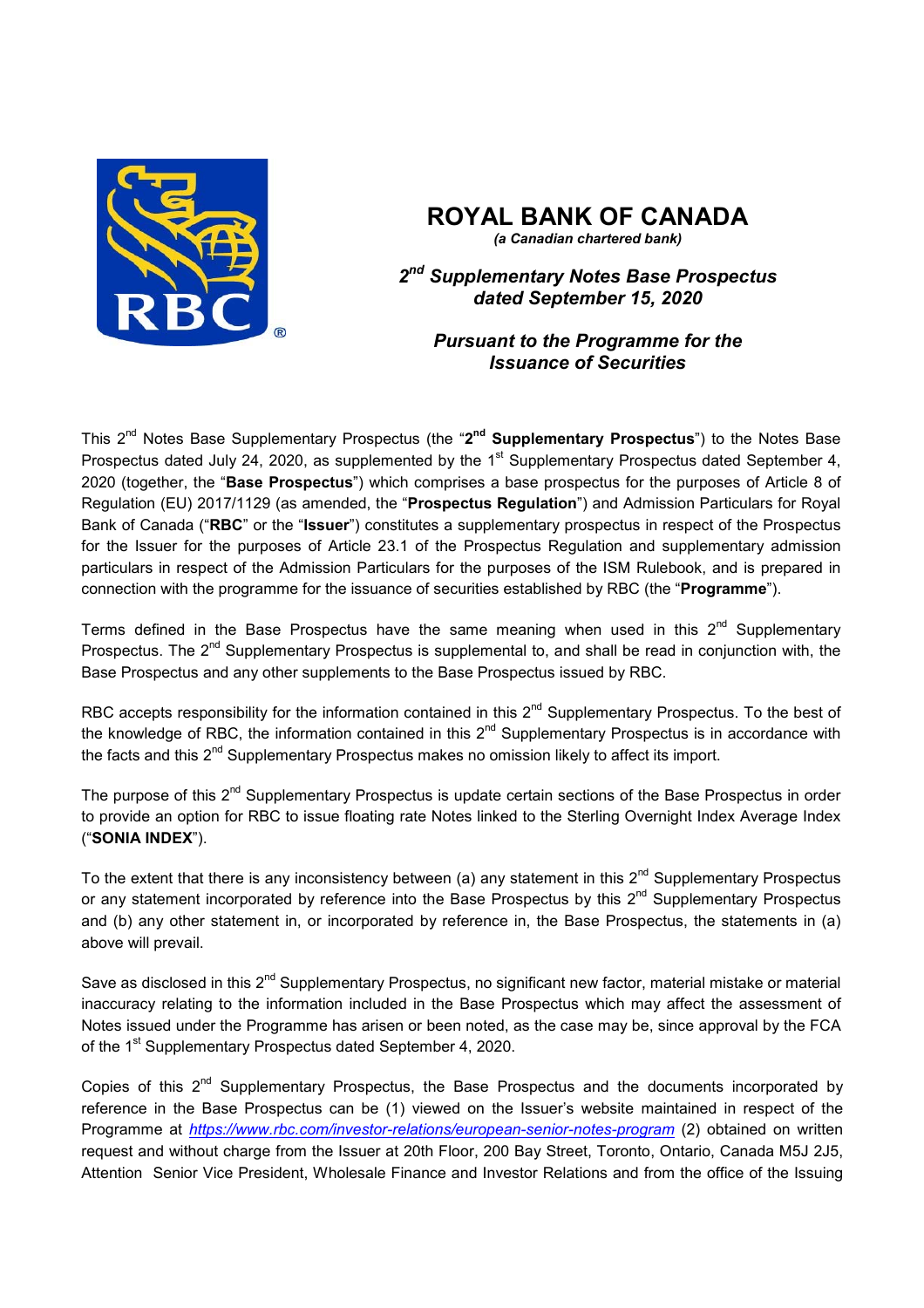and Paying Agent, The Bank of New York Mellon, London Branch, One Canada Square, London E14 5AL, England, Attention: Manager, EMEA Corporate & Sovereign Department and (3) viewed on the website of the Regulatory News Service operated by the London Stock Exchange at http://www.londonstockexchange.com/exchange/news/market-news/market-news-home.html under the name of the Issuer and the headline "Publication of Prospectus". Copies of the Issuer's periodic financial reporting can also be viewed by accessing the Issuer's disclosure documents through the Internet on the Canadian System for Electronic Document Analysis and Retrieval at *http://www.SEDAR.com* (an internet based securities regulatory filing system). Any websites included in this 2<sup>nd</sup> Supplementary Prospectus other than in respect of the information incorporated by reference are for information purposes only and do not form part of this  $2^{nd}$  Supplementary Prospectus or the Base Prospectus and the FCA has neither scrutinised or approved the information contained therein.

## **SONIA INDEX**

## **(a) Amendments to Condition 5.03** *(***Interest on Floating Rate Notes)**

(i) The first paragraph of Condition 5.03(iii)(D) on page 71 of the Base Prospectus shall be amended and replaced by the following:

 (D) (1) Where the Reference Rate is specified in the applicable Final Terms as being "**SONIA**" and the Calculation Method is specified in the applicable Final Terms as being "**Compounded Daily Rate**", the Rate of Interest for each Interest Period will, as provided below and subject to Condition 5.11, be Compounded Daily SONIA for the Interest Period plus or minus (as indicated in the applicable Final Terms) the Margin, if any, all determined by the Calculation Agent.

(ii) The following subsection shall be inserted after the new Condition 5.03(iii)(D)(1) and immediately before the paragraph commencing "If the relevant Series of Notes becomes due and payable in accordance with Condition 7" on page 73 of the Base Prospectus:

 (2) Subject to Condition 5.11, where the Reference Rate is specified in the applicable Final Terms as being "**SONIA**" and the Calculation Method is specified in the applicable Final Terms as being "**Compounded Index Rate**", the Rate of Interest for each Interest Period will be Compounded Daily SONIA for the Interest Period determined by reference to the screen rate or index for Compounded Daily SONIA administered by the administrator of the SONIA reference rate that is published or displayed by such administrator or other information service from time to time at the relevant time on the relevant determination dates specified below, as further specified in the applicable Final Terms (the "**SONIA Compounded Index**") and in accordance with the following formula, and the resulting percentage will be rounded if necessary to the fourth decimal place, with 0.00005 per cent. being rounded upwards, plus or minus (as indicated in the applicable Final Terms) the Margin, if any, all determined by the Calculation Agent.

Compounded Daily SONIA rate =

$$
\left[\frac{\text{SONIA}\text{ Compounded}\text{ Index}}{\text{SONIA}\text{ Compounded}\text{ Index}\,x} - 1\right] x \frac{365}{d}
$$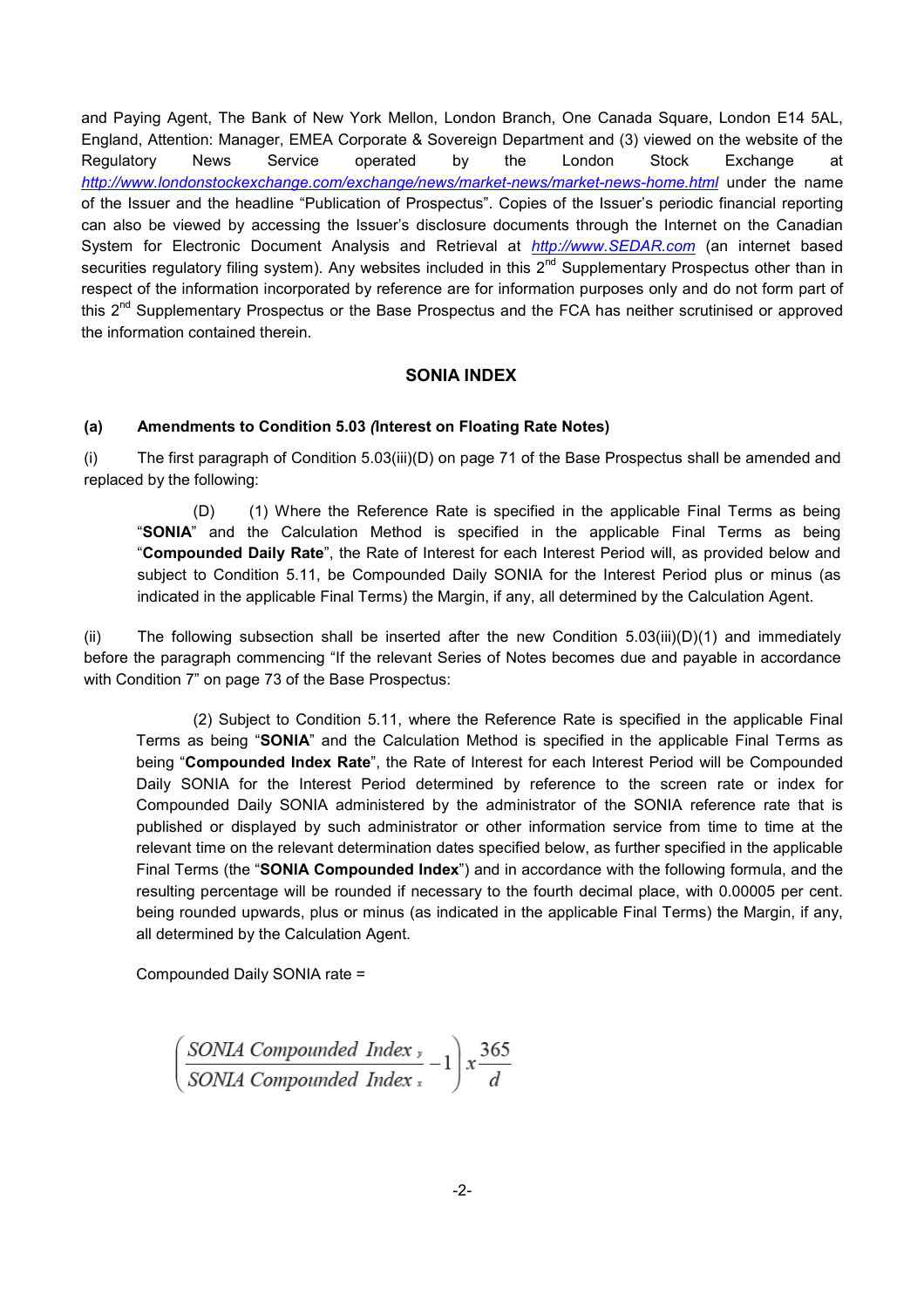where:

 "**x**" denotes that the relevant SONIA Compounded Index is the SONIA Compounded Index determined in relation to the day falling the Relevant Number of London Banking Days prior to the first day of the relevant Interest Period;

"**y**" denotes that the relevant SONIA Compounded Index is the SONIA Compounded Index determined in relation to the day falling the Relevant Number of London Banking Days prior to the Interest Payment Date for such Interest Period, or such other date as when the relevant payment of interest falls to be due (but which by definition or the operation of the relevant provisions is excluded from such Interest Period);

"**d**" is the number of calendar days from (and including) the day in relation to which x is determined to (but excluding) the day in relation to which y is determined;

"**Relevant Number**" is as specified in the applicable Final Terms.

If the SONIA Compounded Index is not published or displayed by the administrator of the SONIA reference rate or other information service at the relevant time on the relevant Interest Determination Date as specified in the applicable Final Terms, the Compounded Daily SONIA rate for the applicable Interest Period for which SONIA Compounded Index is not available shall be "Compounded Daily SONIA" determined in accordance with Condition 5.03(iii)(D)(1) above as if Compounded Index Rate is not specified as being applicable in the applicable Final Terms . For these purposes, the "Calculation Method" shall be deemed to be "Compounded Daily Rate", the Relevant Number specified in the applicable Final Terms shall be the "Observation Lookback Period" and "Observation Method" shall be deemed be "Shift" as if Compounded Index Rate is not specified as being applicable and these alternative elections had been made.

(iii) Following the insertion of Condition 5.03(iii)(D)(2) above, the last paragraph of Condition 5.03(iii)(D) commencing "If the relevant Series of Notes becomes due and payable in accordance with Condition 7" on page 73 of the Base Prospectus shall become subsection (3) of Condition 5.03(iii)(D).

## **(b) Form of Final Terms**

The following items in the sections entitled "**FORM OF FINAL TERMS OF THE NOTES**" on pages 123 to 137 of the Base Prospectus shall be deleted and replaced with the following:

| 15. Floating Rate Note Provisions<br>(Condition 5.03) | [Applicable/Not Applicable]                                                                 |
|-------------------------------------------------------|---------------------------------------------------------------------------------------------|
| (viii) Screen Rate Determination:                     | [Applicable] [Not Applicable]                                                               |
| – Reference Rate:                                     | month [LIBOR] [EURIBOR] [CDOR] [STIBOR]<br>Ш.<br>[SONIA] [SOFR] [BBSW] [CNH HIBOR] [HIBOR]] |
| - Calculation Method:                                 | [Compounded Daily Rate] [Compounded Index Rate]<br>[Not Applicable]                         |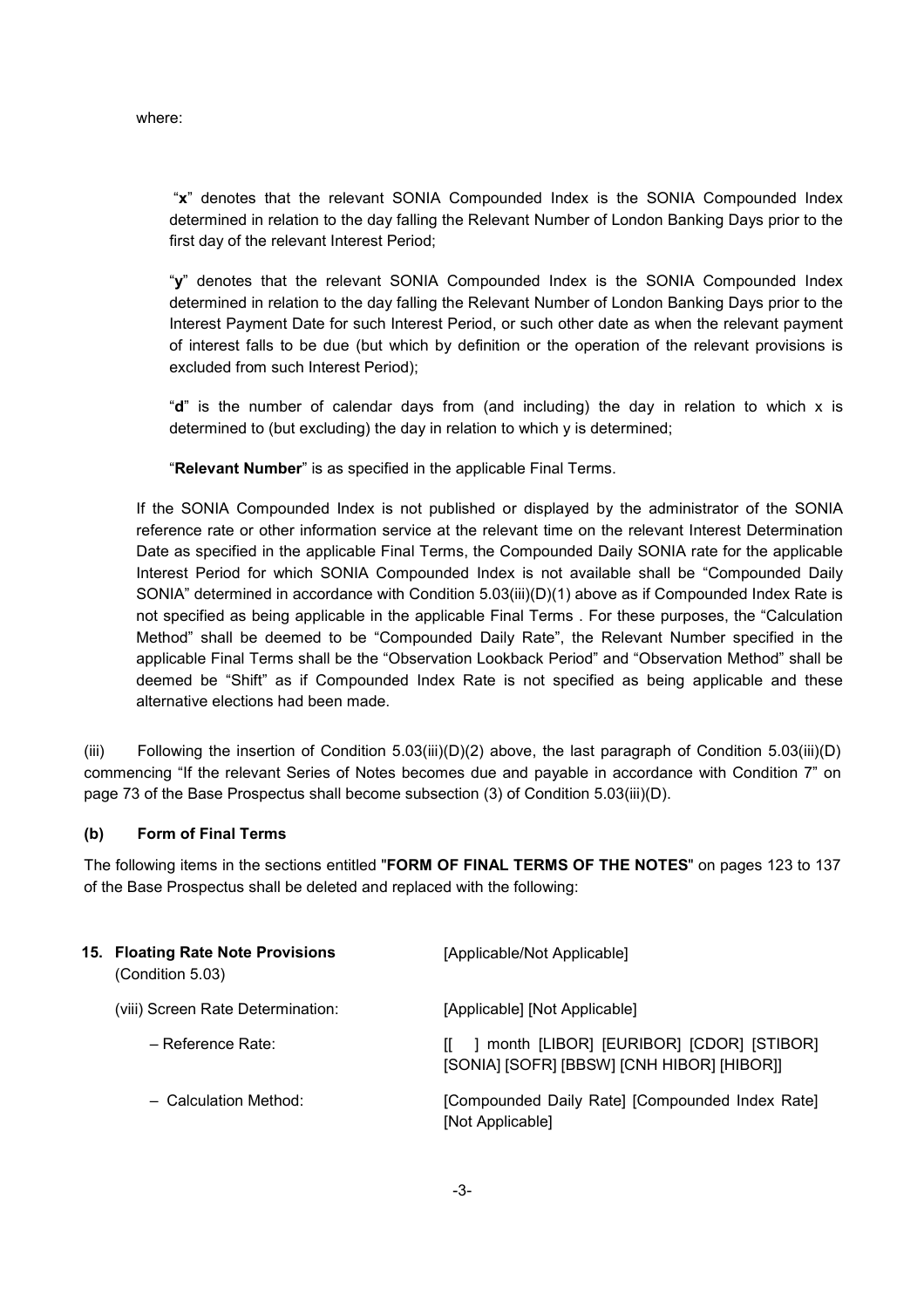- 
- SONIA Compounded Index: [ ] [Not Applicable]
- Interest Determination Date(s): [ ]

– Observation Method: [Lag] [Shift] [Not Applicable]

- 
- 

*(Second London business day prior to start of each Interest Period if LIBOR (other than Sterling or euro LIBOR), first day of each Interest Period if Sterling LIBOR; the second TARGET2 Business Day prior to start of each Interest Period if EURIBOR or euro LIBOR, the second Hong Kong business day prior to the start of each Interest Period of CNH HIBOR, the [*

 *] London Banking Day prior to the relevant Interest Payment Date for each Interest Period if SONIA, the [ ] U.S. Government Securities Business Day prior to the relevant Interest Payment Date for each Interest Period if SOFR)*

| - Relevant Number:              |   | [Not Applicable]                                                                              |
|---------------------------------|---|-----------------------------------------------------------------------------------------------|
| - Relevant Screen Page:         |   | [Not Applicable]                                                                              |
| - Designated Maturity:          |   | [Not Applicable]                                                                              |
| - Relevant Time:                |   | [Not Applicable]                                                                              |
| - Reference Banks:              |   | [Not Applicable]                                                                              |
| - Relevant Financial Centre:    |   | [Not Applicable]                                                                              |
| - Observation Look-Back Period: | Ш | ] [London Banking Days] (for SONIA) [U.S.<br>Government Securities Business Days] (for SOFR)] |

### **(c) Form of Pricing Supplement**

The following items in the section entitled "**FORM OF PRICING SUPPLEMENT OF THE EXEMPT NOTES**" on pages 138 to 154 of the Base Prospectus shall be deleted and replaced with the following:

[Not Applicable]

| 15. | <b>Floating Rate Note Provisions</b><br>(Condition 5.03) | [Applicable/Not Applicable]                                                                                                                                              |
|-----|----------------------------------------------------------|--------------------------------------------------------------------------------------------------------------------------------------------------------------------------|
|     |                                                          | (If not applicable, delete the remaining sub-paragraphs)<br>of this paragraph)                                                                                           |
|     | (viii) Screen Rate Determination:                        | [Applicable] [Not Applicable]                                                                                                                                            |
|     | - Reference Rate:                                        | month [LIBOR] [EURIBOR] [CDOR] [STIBOR]<br>[SONIA] [SOFR] [BBSW] [CNH HIBOR] [HIBOR]]<br>(Additional information is required if other,<br>including fallback provisions) |